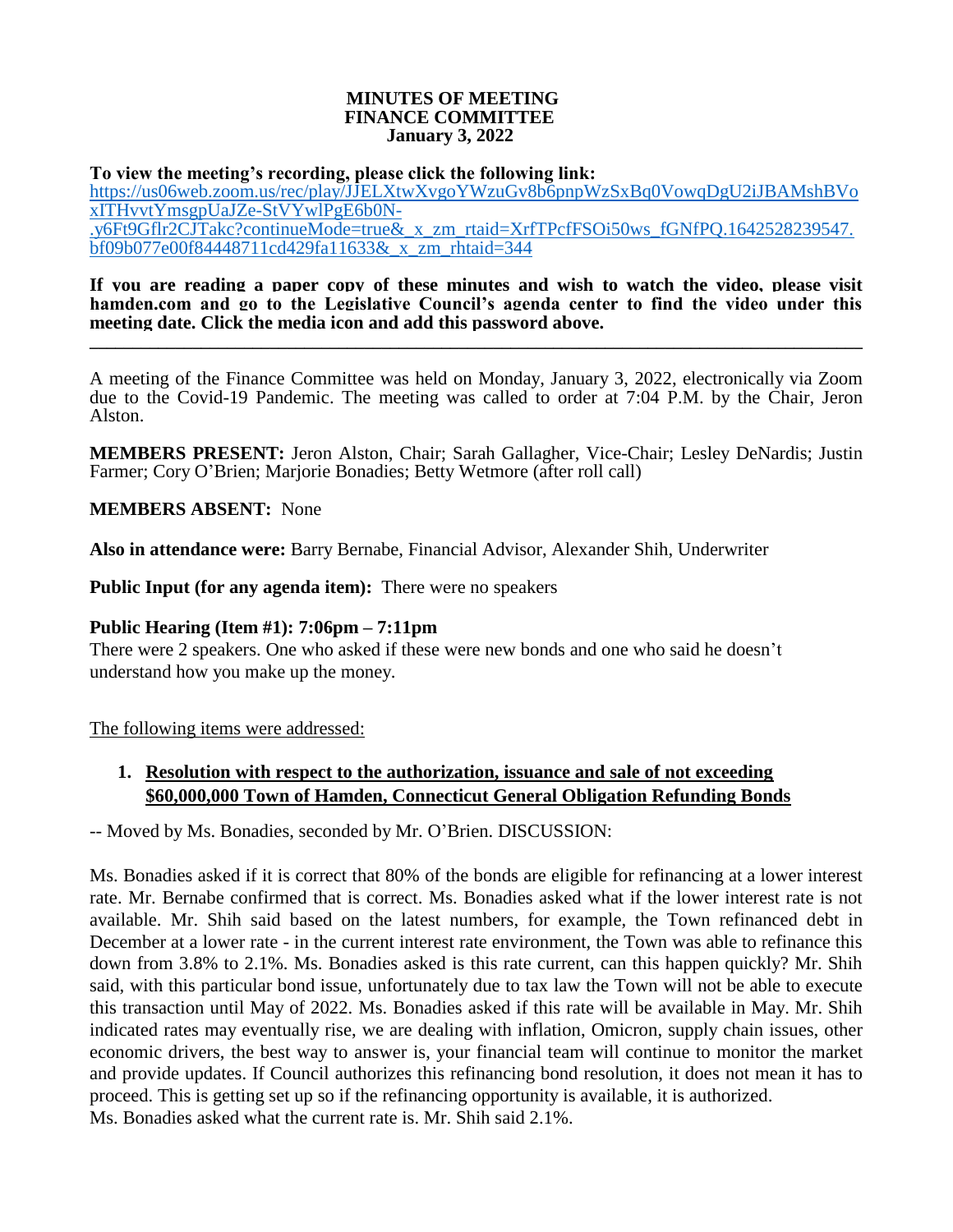**Mr. Bernabe gave a presentation.** Mr. Bernarbe said they are recommending that the Town authorize up to 6 million of refinance in bonds. Those bonds will not add any new debt to the Town's outstanding debt, because it will be new debt issued at a lower cost that would refinance previously issued bonds. There are savings in two ways. The bonds will be issued at lower rate which will generate a certain amount of savings. In addition, part of this refinancing bonds is what we also call restructuring bonds. This typically has somewhat of a negative connotation to it because the restructuring component would actually take out some debt that would come due next year and the year after and push it out into the future a bit. The ironic thing about that is, typically when you do that it increases the Town's Debt Service because debt you would pay next years into the future which means you would add more interest cost. But because interest rates are lower now, even though some debt is being pushed out into the future, it still results in an aggregate savings to the Town due to the new lower rate. Most importantly, the plan/strategy is that these savings we are projecting, will fall right down into the fund balance position, the Town's Capital position. The last audit in 2020 - the Town had a negative fund balance. We looking to not only make that positive, but go up to perhaps 10% of the Town's budget or roughly 25 million dollars. So, this refinancing could have a very transformative effect on the Town's financial position because one of the key things the rating agencies look at is- the town's reserve position has been very low in fact, negative which is really causing a lot of downward pressure on the Town's bond rating. They believe that over the next two to three years, this plan could help generate up to 25 million dollars in the Town's fund balance position. This is really what this plan is all about. That is the goal-to refinance, restructure a small amount of debt to turbo charge those savings and have it fall right down to fund balance. The one big caveat is that in order for this plan to work, The Town's budget, going forward excluding debt service, has to be structurally balanced. We can't generate a 6 million dollar surplus in debt service and then have a core deficit of 6 million dollars because those will just balance each other out and there will be no movement forward. As long as the Town's core budget is balanced- revenues equal expenditures, the savings from debt service will fall right to fund balance. That is the overall theme.

Per Mr. Alston's request Mr. Bernabe explained which of the bonds listed could be refinanced when and said they are urging the Town to authorize the entire plan. This could provide a better opportunity for a bond rating upgrade.

Mr. Farmer asked for clarification on money that would go into the fund balance-if it could only be used in an emergency. Attorney Gruen said that question should be answered by Mr. Panico. She will communicate with him. Mr. Bernabe explained this process is being done to create a positive fund balance. Mr. Bernabe explained that while it may be possible to tap into said money in an emergency, that is not the game plan with this undertaking. The purpose is to let it grow. The Town has never had a positive fund balance. The rating agencies like to see 25% of the budget in this account as a savings account, not be used to balance the budget. It is to create a positive fund balance.

Ms. Gallagher asked for clarification regarding some information in the slides and what will happen after 2025. Mr. Bernabe said the goal is to get the Town at 10% of their budget, so going forward he does not think there will be a need to anymore of this debt refinancing/restructuring, unless/except for the potential of pure savings.

Ms. Bonadies asked for clarification on the bond premium. Mr. Bernabe explained anytime you issue bonds in the municipal market, you tend to get what is called a bond premium, which is, the interest rate you pay on the bonds tends to be slightly above the market rate. The market compensates you for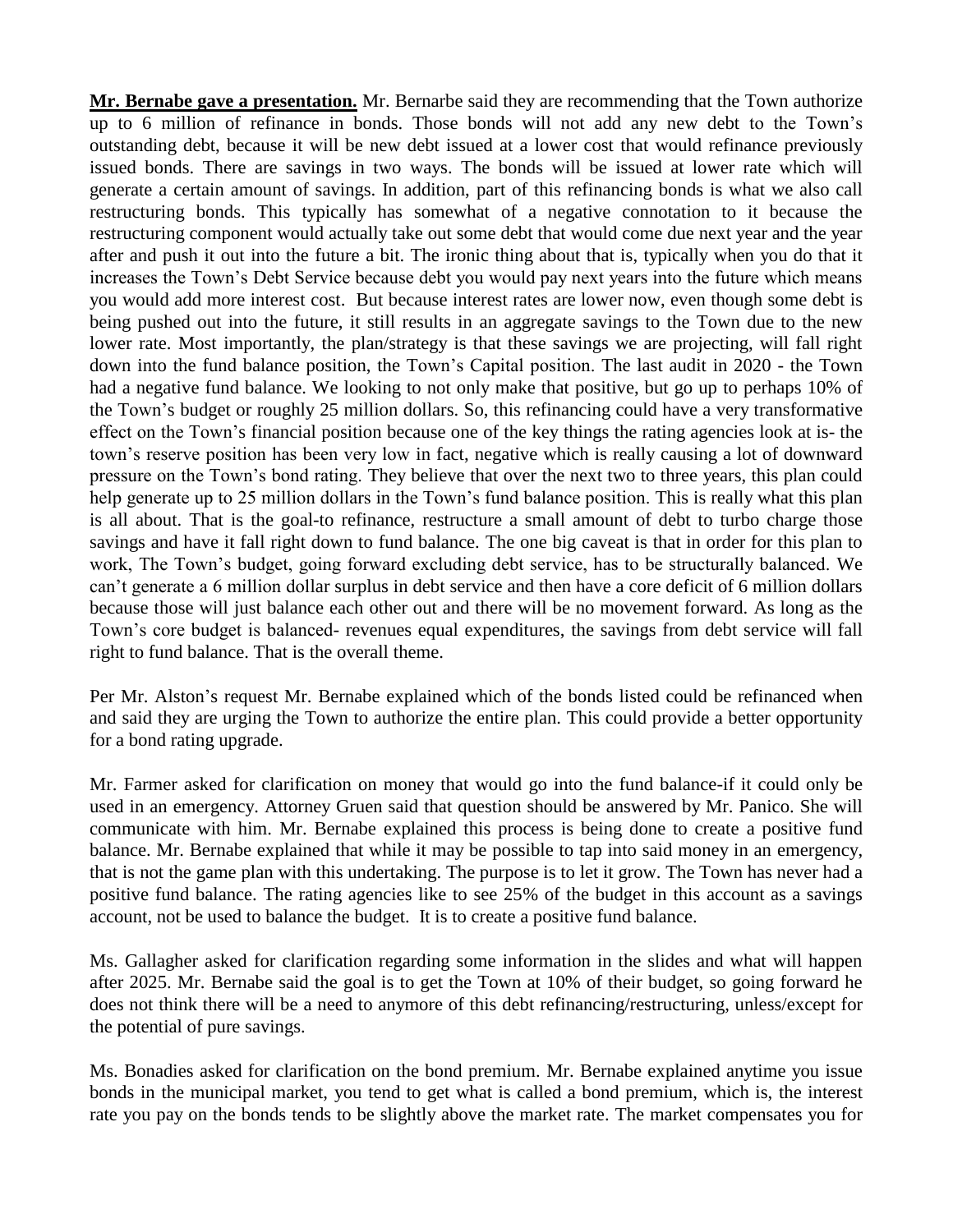paying those slightly above market rates.

Mr. O'Brien explained some of the background leading up to this and said many of the concerns/questions stem out of that past. Mr. O'Brien emphasized this plan will require discipline on the part of the administration and the council to pay our bills. If we do not have that discipline, tis plan is not worth doing.

Brief discussion followed.

Mr. Alston suggested postponing this until the next finance committee meeting of February 7, 2022 and said he wanted 3 things. 1) An opinion about availability of use of the general fund, 2) if there are any other approval items they're unaware of let them know, and 3) where payments will fall off in the out years.

Mr. O'Brien then moved a motion to postpone this item until the Finance Committee on February 7<sup>th</sup>. The motion was seconded by Mr. Farmer and approved unanimously. **POSTPONED until the February 7, 2022 committee meeting.**

(Discussion on this item submitted with the help of Rose Lion, LC Secretary by watching the video)

- **2. Resolution to transfer appropriation and unexpended bond proceeds to Furniture, Fixtures and Equipment Project**
- -- Moved by Ms. Wetmore, seconded by Mr. Farmer and approved unanimously

## **3. Capital Improvement Program (CIP) – Project Balance Transfer \$53,610**

-- Moved by Mr. O'Brien, seconded by Ms. Wetmore. DISCUSSION: Ms. Bonadies asked for an itemized list of what is being spent. Ms. Wetmore wondered why they had to spend it at all. Mr. Galarza stated they're in the process of closing out accounts. A vote was taken and the item passed unanimously.

**4. Refund of Property Taxes collected prior to July 1, 2021 – (16) totaling \$4,404.73**

-- Moved by Mr. Farmer, seconded by Ms. Wetmore and approved unanimously.

**5. Refund of Property Taxes collected between to July 1, 2021 and June 30, 2022 Overpayments on current Grand List –(4) totaling \$12,127.82**

-- Moved by Ms. Wetmore, seconded by Mr. Farmer and approved unanimously.

**6. Refund of Motor Vehicle Taxes collected between July 1, 2021 and June 30, 2022 – Overpayments on current Grand List – (58) totaling \$23,797.04**

-- Moved by Mr. Farmer, seconded by Ms. Wetmore and approved unanimously.

**7. Order authorizing the Finance Department to reclassify uncollectable taxes to the Suspense Tax Book – C.G.S. §12-165**

-- Moved by Ms. Bonadies, seconded by Ms. Wetmore and approved unanimously. DISCUSSION: Ms. Bonadies asked if these were still collectable once on the suspense book. Mr. Grace said he'd have to get back to her on that. Mr. Alston said that the backup says it's still collectable. A vote was taken and the item passed unanimously.